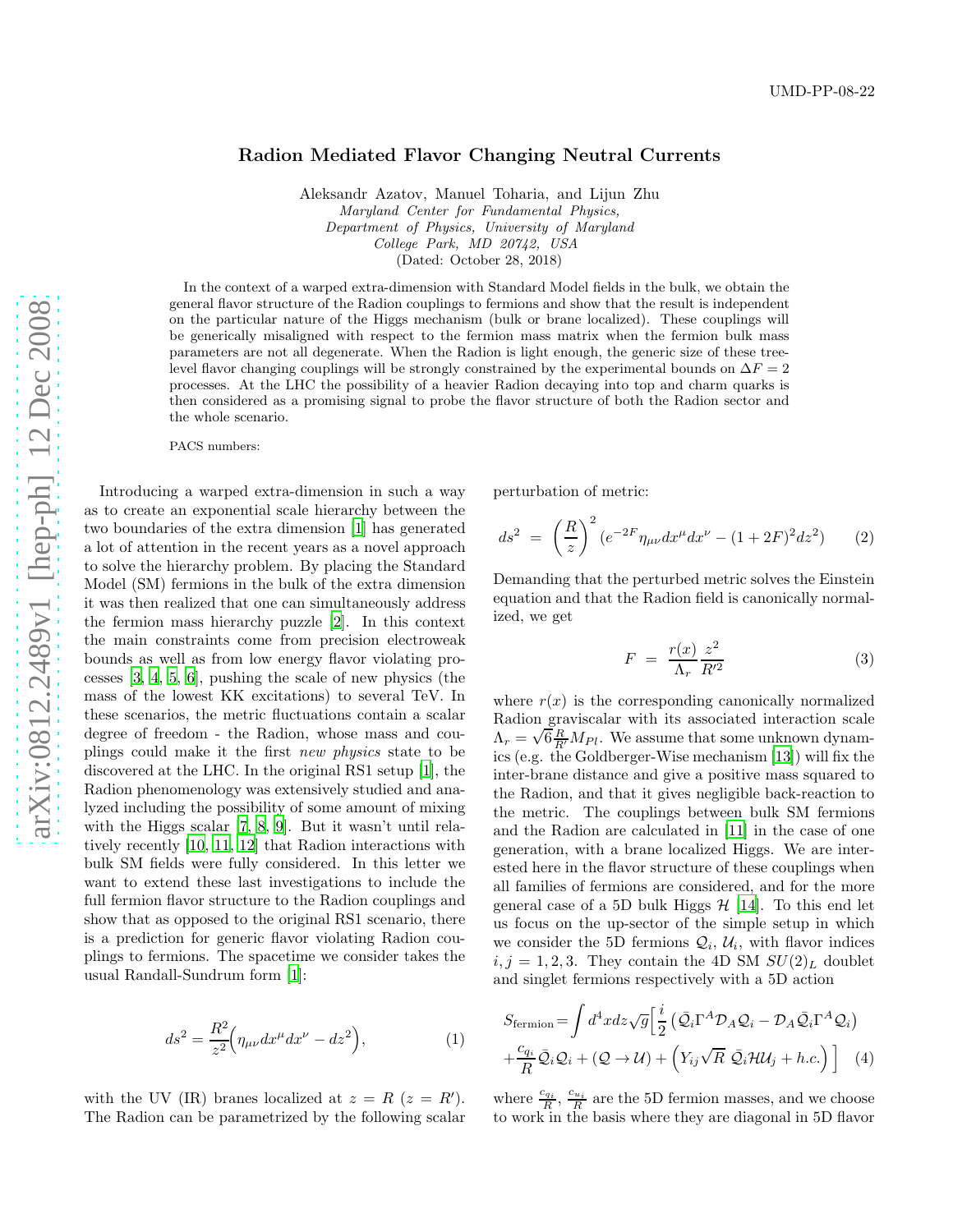space. The bulk Higgs acquires a nontrivial VEV  $v(z)$ localized towards the IR brane solving the Planck-weak hierarchy problem. Note that the special case of branelocalized Higgs case can be treated as a limit of the bulk Higgs case. After writing the 5D fermions in two component notation,  $Q_i = \begin{pmatrix} Q_L^i \\ \bar{Q}_R^i \end{pmatrix}$ and  $\mathcal{U}_i = \begin{pmatrix} \mathcal{U}_L^i \\ \bar{\mathcal{U}}_R^i \end{pmatrix}$  $\Big)$ , we perform a "mixed" KK decomposition as

<span id="page-1-0"></span>
$$
Q_L^i(x, z) = Q_L^{ij}(z) q_L^j(x) + ... \t\t(5)
$$

$$
\bar{Q}_R^i(x, z) = Q_R^{ij}(z)\bar{u}_R^j(x) + \dots \tag{6}
$$

$$
\mathcal{U}_L^i(x, z) = U_L^{ij}(z) q_L^j(x) + \dots \tag{7}
$$

$$
\bar{U}_R^i(x, z) = U_R^{ij}(z) \bar{u}_R^j(x) + \dots \tag{8}
$$

where we have only written the 4D SM fermions  $q_L^j(x)$ ,  $u_R^j(x)$  and where  $Q_{L,R}^{ij}(z)$ ,  $U_{L,R}^{ij}(z)$  are the corresponding profiles along the extra dimension. The fields  $q_L^i(x)$  and  $u_R^j(x)$  verify the Dirac equation

$$
-i\bar{\sigma}^{\mu}\partial_{\mu}q_{L}^{i} + m_{ij}\,\bar{u}_{R}^{j} = 0, \qquad (9)
$$

$$
-i\sigma^{\mu}\partial_{\mu}\bar{u}^{i}_{R} + m_{ij}q^{j}_{L} = 0, \qquad (10)
$$

with the 4D SM fermion mass matrix  $m_{ij}$  not necessarily diagonal in flavor space. The couplings between Radion and SM fermions can be calculated by inserting the perturbed metric of Eq. [\(2\)](#page-0-0) and the 5D fermion KK decompositions of Eqs. [\(5-8\)](#page-1-0) into the action of Eq. [\(4\)](#page-0-1). To proceed we used a perturbative approach treating the 4D fermion masses  $m_{ij}$  as small expansion parameters (i.e. we assumed  $m_{ij}R' \ll 1$ ) keeping only first order terms. In this limit, the profiles  $Q_L^{ij}(z)$  and  $U_R^{ij}(z)$  match the simple wave-functions for massless zero-modes. No other explicit profile solution is required since we just need to properly insert and use the KK equations for  $Q_R^{ij}(z)$  and  $U_L^{ij}(z)$  into Eq. [\(4\)](#page-0-1). A subtlety however is that the 5D bulk Higgs field perturbation contains itself some Radion degree of freedom. This can be seen from solving the Higgs equations of motion in the perturbed background of Eq. [\(2\)](#page-0-0), which requires the KK expansion of the 5D Higgs field to be of the form

$$
\mathcal{H}(x,z) = v(z) - \frac{z^3v'(z)}{R'^2} \left[1 - \left(\frac{R'}{z}\right)^2\right] \frac{r(x)}{\Lambda_r} + \cdots (11)
$$

where the  $\cdots$  contain the 4D light Higgs and the rest of the Higgs KK modes. This result gives an additional contribution to the Radion coupling to fermions. It is possible to show that the general formula for the Radion coupling to SM fermions is

<span id="page-1-1"></span>
$$
-\frac{r(x)}{\Lambda_r} \left( q_L^i u_R^j + \bar{q}_L^i \bar{u}_R^j \right) m_{ij}^u \left[ \mathcal{I}(c_{q_i}) + \mathcal{I}(-c_{u_j}) \right] \tag{12}
$$

where we have defined

$$
\mathcal{I}(c) = \left[\frac{\left(\frac{1}{2} - c\right)}{1 - (R/R')^{1 - 2c}} + c\right] \approx \left\{\frac{c}{\frac{1}{2}} \left(c < \frac{1}{2}\right). \tag{13}
$$

For one generation of fermions, this result agrees with the formulae obtained in [\[11\]](#page-3-10) and it can also be understood from the following intuitive argument. When the 4D SM fermion mass is generated near the IR brane, its dependence on  $\frac{1}{R'}$  is

$$
m_{ij} \propto f(c_{q_i}) f(-c_{u_j}) \frac{R}{R'}
$$
 (14)

with  $f(c)$  proportional to the zero mode wavefunction of the fermions evaluated at IR brane

$$
f(c) = \sqrt{\frac{1 - 2c}{1 - (R/R')^{1 - 2c}}}
$$
\n(15)

Since the Radion is basically a fluctuation of the IR brane location, its couplings with SM fermions can also be obtained by replacing  $\frac{1}{R'} \rightarrow \frac{1}{R'}(1 - \frac{r}{\Lambda_r})$  in the fermion mass matrix [\[11](#page-3-10)]. Then it is easy to check that we reproduce the result of Eq. [\(12\)](#page-1-1). Non-univeralities in the term  $\left[\mathcal{I}(c_{q_i}) + \mathcal{I}(-c_{u_j})\right]$  will lead to a misalignment between the Radion couplings and the fermion mass matrix<sup>1</sup> . After diagonalization of the fermion mass matrix, flavor violating couplings will be generated and can be parametrized as

<span id="page-1-2"></span>
$$
\mathcal{L}_{FV} = \frac{r}{\Lambda_r} (\bar{u}_L^i u_R^j a_{ij} \sqrt{m_i m_j} + \text{h.c.}) \qquad (i \neq j) \tag{16}
$$

where  $u^i$  are the quark mass eigenstates with masses  $m_i$ . The extension to the down quark sector and charged leptons is immediate.

To study the consequences of this result, we will consider models with flavor anarchy i.e. where all the hierarchies in the fermion sector are explained by the warp factors and all 5D Lagrangian parameters are of the same order [\[5\]](#page-3-4). In this class of models the natural size of  $a_{ij}$  is

$$
a_{ij} \sim (\Delta \mathcal{I}_{ij}) \sqrt{\frac{f(c_{qi})f(-c_{uj})}{f(c_{qj})f(-c_{ui})}}
$$
(17)

where  $\Delta \mathcal{I}_{ij} \sim O(0.1)^2$  is the deviation of  $[\mathcal{I}(c_{q_i}) + \mathcal{I}(-c_{u_j})]$  from its mean value. We perform a scan over the 5D fermion masses and "anarchical" Yukawa couplings leading to the observed SM fermion masses and CKM mixing angles and obtain a distribution for the parameters  $a_{ij}$ . For example, the average values of the parameter  $a_{12}^d$  and  $a_{21}^d$  are of order ~ 0.07 and 70% of the time they are distributed between

<sup>1</sup> This will remain true in the presence of fermion brane kinetic mixings although the flavor structure of (Eq[.12\)](#page-1-1) will be modified.

<sup>2</sup> This estimate is only valid for models that explain the Planckweak hierarchy. But for little RS models [\[16](#page-3-14)], the deviation could be a few times larger.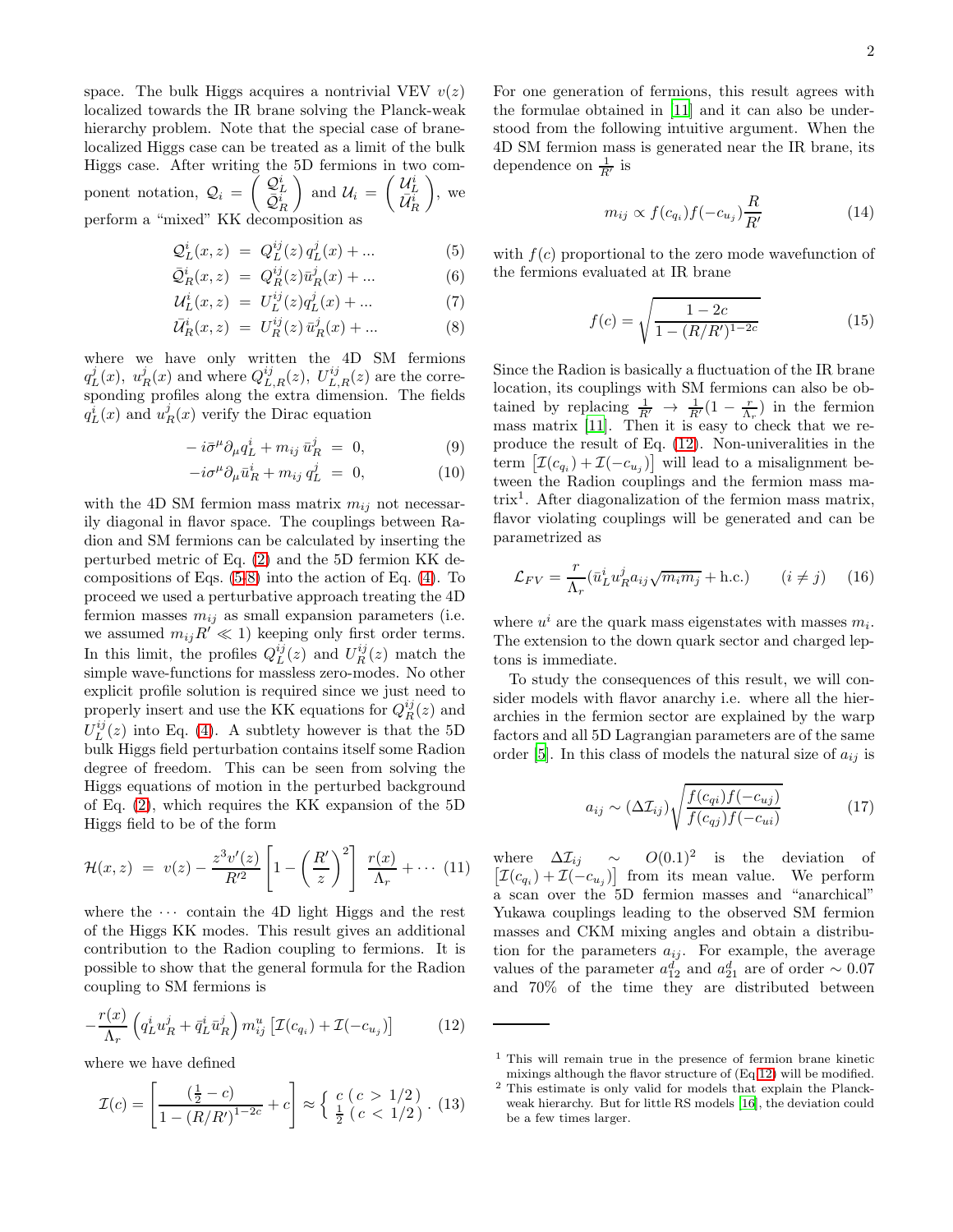

<span id="page-2-0"></span>FIG. 1: Bounds in the  $(m_r - \Lambda_r)$  plane coming from  $\epsilon_K$  $\sqrt{|a_{12}^d a_{21}^{d*}|}$ . In flavor anarchy models [\[5](#page-3-4)], typical values for for different values of the flavor violating parameter  $a_{ds}$  =  $a_{ds}$  range between 0.03 and 0.12. In Little RS [\[16](#page-3-14)] this parameter can reach values a few times larger. One can relate the scale  $\Lambda_r$  to the mass of the lightest KK gluon as  $M_1^{KKG} \simeq \Lambda_r/(M_{Pl}R)$ , as shown on the RHS of the figure.

 $0.03 < a_{12}^d, a_{21}^d < 0.12$ . The average value of the parameter  $a_{23}^u(a_{32}^u)$  are  $\sim 0.08(0.05)$  and 70% of the times they are between  $0.03 < a_{23}^u < 0.13$   $(0.01 < a_{32}^u < 0.09)$ .

The first thing to study is how constrained are the Radion parameters due to low energy observables such as  $\Delta F = 2$  processes. The processes mediated by virtual Radion exchange will have the following flavor structure

$$
\bar{q}_{iL}^{\alpha} q_{jR}^{\alpha} \bar{q}_{kL}^{\beta} q_{nR}^{\beta} \tag{18}
$$

 $\alpha, \beta$  are color indices and  $i, j, k, n$  are flavor indices. One can see that this interaction can be parametrized by standard  $Q_2, Q_4$  operators (see for example [\[15](#page-3-15)]). The strongest constraints will come from  $\epsilon_K$ ; and the model independent constraint on the size of new physics contributions to the imaginary part of the Wilson coefficient  $C_{4K}$ , renormalized at the scale 50 GeV, is Im $C_4 \lesssim$  $1.2 \times 10^{-10} \text{TeV}^{-2}$  [\[17\]](#page-3-16)<sup>3</sup>. From Eq. [\(16\)](#page-1-2) it is easy to compute the contribution from a tree-level Radion exchange as  $\text{Im}(C_4^{Radion}) \approx m_d m_s \text{Im}(a_{12}^d a_{21}^{d*})/(\Lambda_r^2 m_r^2)$  and therefore the experimental bound requires that  $a_{ds}/(\Lambda_r m_r)$  < 0.44 TeV<sup>-2</sup>, where we define  $a_{ds} \equiv \sqrt{|a_{12}^d a_{21}^{d*}|}$  and assume order one phase. In Fig. [1,](#page-2-0) we show the bounds for different values of  $a_{ds}$  in the  $(m_r, \Lambda_r)$  plane. The scale  $\Lambda_r$  is directly related to the lightest KK gluon mass by  $M_1^{KKG} \simeq \Lambda_r/(M_{Pl}R)$ , and so one can easily convert bounds on the KK mass into bounds on  $\Lambda_r$ . It is also interesting to note that the bounds from flavor physics give strong constraints for a very light Radion, precisely the hardest possibility to probe at the LHC due to its dominant hadronic decay channels. A light Radion with flavor violating couplings can also become a top quark decay product, in processes such as  $t \to rc$  or  $t \to ru$ , where  $u$  and  $c$  are the up and charm quarks. We have checked that, due to the suppressed couplings coming from  $\Lambda_r$ , this signal [\[19\]](#page-3-18) will not be visible at the LHC unless the flavor violating parameters  $a_{i3}$  or  $a_{3i}$  take unnaturally

large values  $(\mathcal{O}(1))$ .

For a heavier Radion ( $\gtrsim 200 \,\text{GeV}$ ), the most promising discovery channel would be  $r \to ZZ \to 4l$  due to its clean signal. Translating the LHC Higgs Search analysis [\[20](#page-3-19)] into Radion LHC reach, one finds that both CMS and ATLAS should separately be able to claim discovery for  $\Lambda_r \lesssim 5 \text{ TeV}$  with 30 fb<sup>-1</sup> of data [\[22](#page-3-20)]. To study the flavor structure of such a heavy Radion, we consider the channel  $r \to \bar{t}c$ ,  $t\bar{c}$  (see for example [\[21\]](#page-3-21) in top-condensation models). We define  $a_{tc} \equiv \sqrt{(|a_{23}^u|^2 + |a_{32}^u|^2)/2}$  to parametrize the flavor violating coupling between Radion and top charm. The signal we focus on is  $p p \rightarrow tc \rightarrow bl \nu c$ (where l stands for electrons and muons). And the main backgrounds are: (i)  $p, p \rightarrow t j \rightarrow bl \nu j$ ; (ii)  $p, p \rightarrow W j j \rightarrow l \nu j j$ , where one of the light jet is mistagged as b quark; (iii)  $p p \to W \bar{b} b \to b \bar{b} l \nu$ , where one of the b jet is mistagged; (iv)  $p p \to \bar{t} t \to b l^+ \nu \bar{b} l^- \bar{\nu}$ where one b jet is mistagged and one of the charged lepton is lost in beam pipe  $(|y_l| > 2.5)$  or it is merged with one of the jets  $(\Delta R_{il} < 0.6)$ . We use CalcHEP [\[23](#page-3-22)] and PYTHIA 2.6 [\[24\]](#page-3-23) to obtain both signal and background cross sections and estimate the potential LHC reach for this signal. For this we fix the Radion interaction scale to  $\Lambda_r = 2$  TeV, and use three different values for its mass,  $m_r = 250,300$  and 350 GeV. We impose lepton and jet acceptance cuts on transverse momenta  $p_T^{j,l} > 20$  GeV, on rapidities,  $|y_{j,l}| < 2.5$ , and on angular separation  $\Delta R_{lj} > 0.6$  and  $\Delta R_{jj} > 0.6$ . We assume that neutrino momentum can be reconstructed. We demand additionally that the total event's invariant mass reconstructs to the Radion's mass  $M_{bl\nu j} \in (m_r - 5 \text{ GeV},$  $m_r + 5$  GeV), and that the  $bl\nu$  invariant mass reconstructs to the top mass  $M_{bl\nu} \in (170 \text{ GeV}, 180 \text{ GeV})$ . We also tighten the rapidity cut on the light jet,  $|y_i| < 1.5$ . We assume that the Radion would have been discovered through  $r \to ZZ$  channel and thus measured its mass  $m_r$ . Because the Radion decay width is extremely small  $(\Gamma_r < 0.15 \text{ GeV}$  in this mass range), the window to use for the total invariant mass is controled by the experimental jet energy resolution (we used a window of  $\pm 5$ GeV). The results are shown in Table. [I.](#page-3-24) As noted in [\[12\]](#page-3-11), a small amount of Higgs-Radion mixing [\[7\]](#page-3-6), parametrized by the Lagrangian parameter  $\xi$ , can dramatically reduce the principal Radion decay channels. This could then enhance secondary decay channels, such as  $r \to \gamma \gamma$ , and in this case  $r \to \bar{t}c(t\bar{c})$ . In Fig. [2](#page-3-25) we plot contours for

<sup>3</sup> We used the RG equations in [\[18](#page-3-17)]. Constraints on the coefficient  $C_2$  are weaker by a factor of five and the bounds from  $B_d$  mixing are weaker by an order of magnitude, so we ignored them in the present analysis.